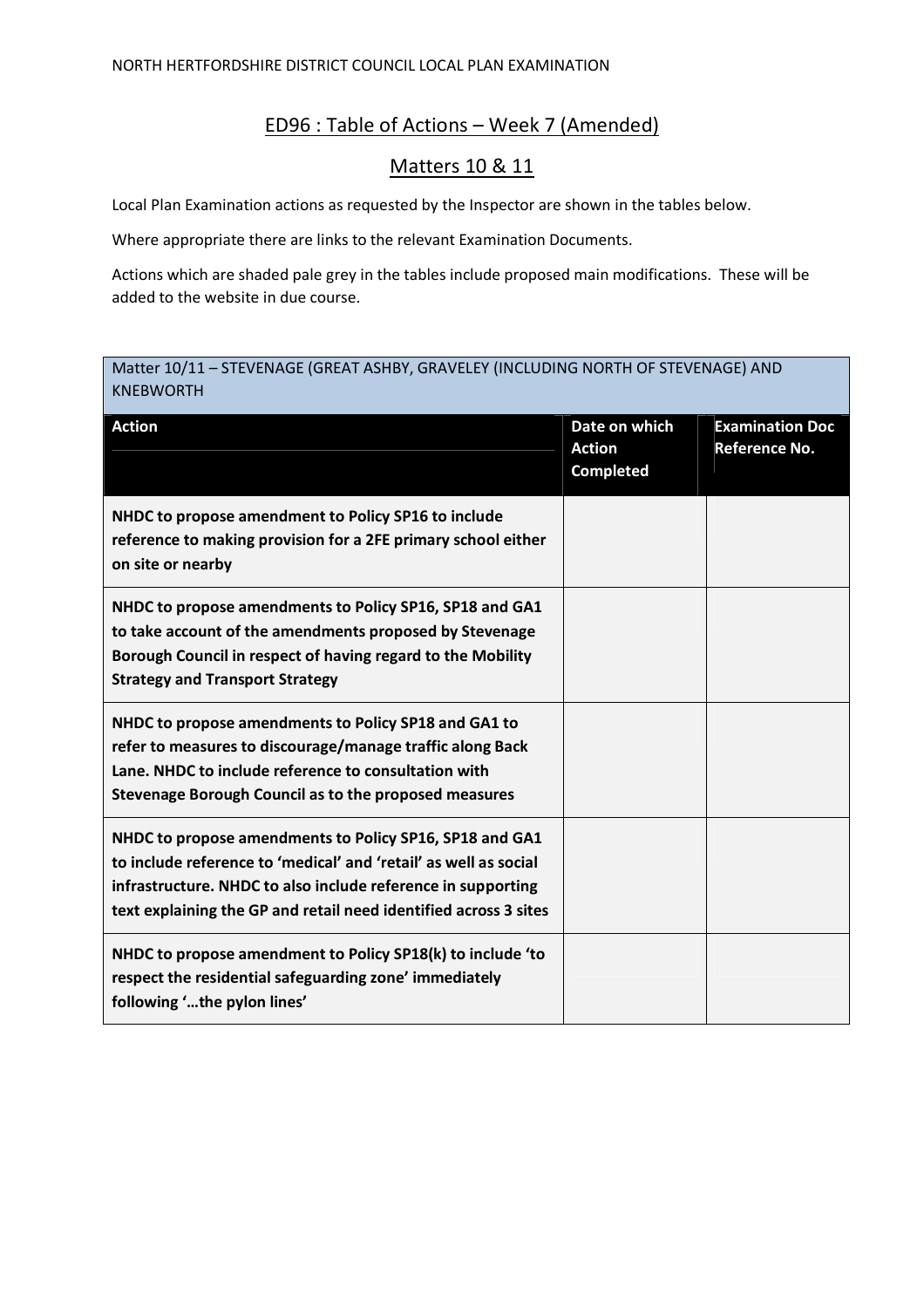| Matter 11 - ICKLEFORD, LOWER STONDON, LITTLE WYMONDLEY, CODICOTE                                                                                                                                                                                                                                                                                                                                                |                                                    |                                         |  |
|-----------------------------------------------------------------------------------------------------------------------------------------------------------------------------------------------------------------------------------------------------------------------------------------------------------------------------------------------------------------------------------------------------------------|----------------------------------------------------|-----------------------------------------|--|
| <b>Action</b>                                                                                                                                                                                                                                                                                                                                                                                                   | Date on which<br><b>Action</b><br><b>Completed</b> | <b>Examination Doc</b><br>Reference No. |  |
| In respect of Policy IC2, NHDC to:                                                                                                                                                                                                                                                                                                                                                                              |                                                    |                                         |  |
| (a) propose modification to require safe access to the site<br>in the form of a crossing point<br>(b) correct typo - "Consider and mitigate against any<br>adverse impacts upon key features of interest"                                                                                                                                                                                                       |                                                    |                                         |  |
| NHDC to propose amendment to Policy IC3 and/or supporting<br>text to explain school provision options and preferences. This<br>should include possible retention of Ickleford School in its<br>existing format and location, and possibility of a new 1FE<br>school on IC3                                                                                                                                      |                                                    |                                         |  |
| NHDC to propose amendment to Policies IC1, IC2 and IC3<br>requiring detailed drainage strategy similar to that set out in<br><b>Policy KB2</b>                                                                                                                                                                                                                                                                  |                                                    |                                         |  |
| NHDC to propose amendment to wording of LS1 to<br>incorporate supporting text at paragraph 13.244 (facilitation<br>of access) in the policy itself                                                                                                                                                                                                                                                              |                                                    |                                         |  |
| NHDC to propose amendment to wording of WY1 bullet point<br>$3$ to:                                                                                                                                                                                                                                                                                                                                             |                                                    |                                         |  |
| (a) clarify that the site is not required to bring about an<br>amelioration of pre-existing flooding issues, although<br>this might be a collateral benefit of the development<br>(b) reconsider wording proposed in LP3 in relation to<br>addressing flood risk and surface water issues.<br><b>Stevenage BC and Hertfordshire County Council in</b><br>capacity as Lead Local Flood Authority to be consulted |                                                    |                                         |  |
| NHDC to propose amendment to wording of Policy CD5 and<br>supporting text (and to consider inclusion of similar wording<br>in Policies CD1, CD2 and CD3) to explain timing of new school<br>provision in site CD5 and the fact that it will serve CD1, CD2<br>and CD3                                                                                                                                           |                                                    |                                         |  |
| NHDC to check existence of PRoW across site CD3 that is not<br>currently reflected on the Submission Proposals Map                                                                                                                                                                                                                                                                                              |                                                    |                                         |  |
| NHDC to insert wording proposed at paragraph 6 of NHDC<br>Codicote statement into Policies CD1, CD2, CD3 and CD5<br>themselves instead of supporting text                                                                                                                                                                                                                                                       |                                                    |                                         |  |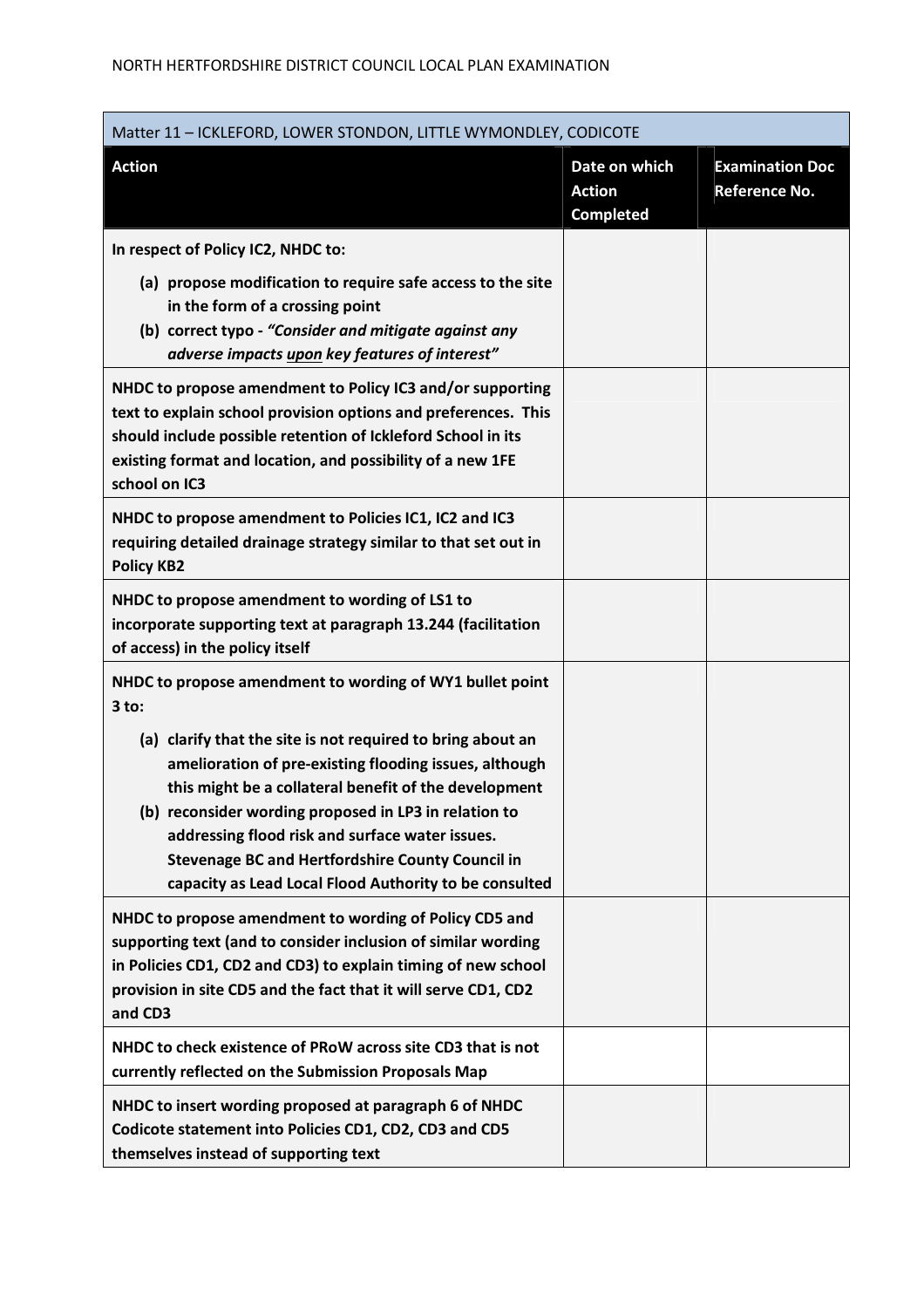Matter 11 – ST IPPOLYTS, REED, SANDON, THERFIELD, WESTON, WHITWELL, OAKLANDS, OFFLEY, PIRTON AND PRESTON

| <b>Action</b>                                                                                                                                                                                  | Date on which<br><b>Action Completed</b> | <b>Examination Doc</b><br><b>Reference No.</b> |
|------------------------------------------------------------------------------------------------------------------------------------------------------------------------------------------------|------------------------------------------|------------------------------------------------|
| NHDC to amend Proposals Map to make it clear that the<br>eastern edge of site SI1 abuts London Road                                                                                            |                                          |                                                |
| NHDC to propose amendment to Policy SI1 to require that the<br>partial hedgerow that forms the southwest boundary of the<br>site is completed                                                  |                                          |                                                |
| NHDC to propose amendments to Policy TH1 to:                                                                                                                                                   |                                          |                                                |
| (a) Remove bullet point 1<br>(b) Remove requirement of consent from the<br><b>Environment Agency. Suggested replacement</b><br>wording:                                                        |                                          |                                                |
| "Any infiltration drainage SuDS (or other features)<br>must have regard to Environment Agency<br>groundwater bore holes"                                                                       |                                          |                                                |
| (c) Include criterion regarding nearby listed buildings and<br>their setting                                                                                                                   |                                          |                                                |
| (d) Require open space to southeast portion of site TH1,<br>in order to prevent coalescence between Therfield and<br><b>Hay Green</b>                                                          |                                          |                                                |
| (e) Require the retention of the recreation ground, either<br>through its exclusion from the settlement boundary or<br>by wording in the policy                                                |                                          |                                                |
| Amend the boundary around the southeast of the<br>(f)<br>settlement (Hay Green) on the Proposals Map to more<br>tightly follow the limit of existing development to the<br>north of Meadow Way |                                          |                                                |
| NHDC to make English Heritage's response to Policy TH1 at<br><b>Preferred Options an examination document</b>                                                                                  |                                          |                                                |
| NHDC to propose amendment to Policy WE1 to require that<br>the western hedgerow is maintained and/or strengthened                                                                              |                                          |                                                |
| NHDC to work with site promoter to ensure safe and suitable<br>access to site WE1, with particular attention to the lack of<br>footpath along Hitchin Road between Friars Road and Weston      |                                          |                                                |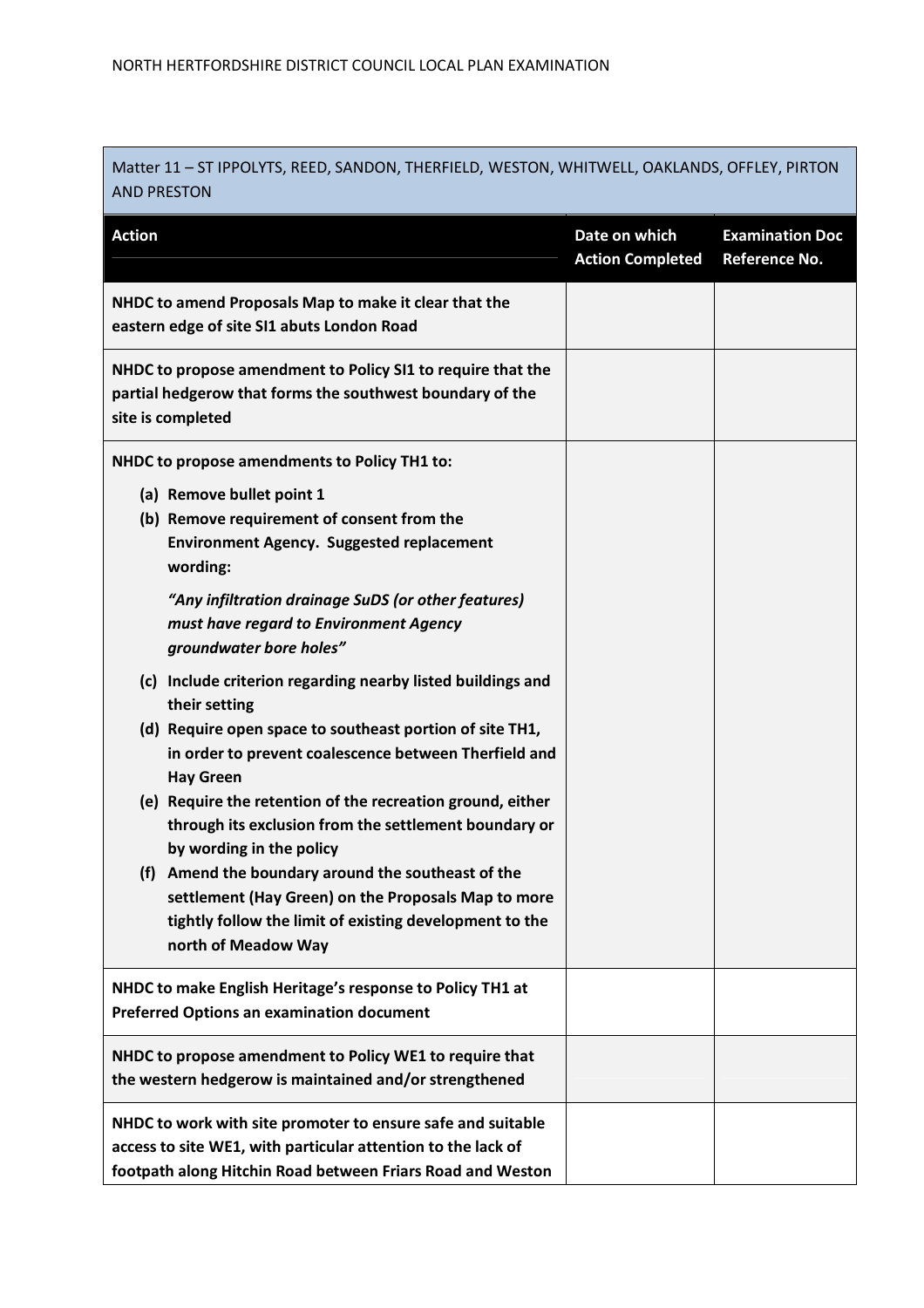Matter 11 – ST IPPOLYTS, REED, SANDON, THERFIELD, WESTON, WHITWELL, OAKLANDS, OFFLEY, PIRTON AND PRESTON

| <b>Action</b>                                                                                                                                                                                                                                                                                                                                                                            | Date on which<br><b>Action Completed</b> | <b>Examination Doc</b><br><b>Reference No.</b> |
|------------------------------------------------------------------------------------------------------------------------------------------------------------------------------------------------------------------------------------------------------------------------------------------------------------------------------------------------------------------------------------------|------------------------------------------|------------------------------------------------|
| Post Office. Either a statement of common ground or note to<br>be submitted to the Inspector on this matter                                                                                                                                                                                                                                                                              |                                          |                                                |
| NHDC to propose an amendment to Policy SP2 to:<br>(a) Ensure that southern and western parts of the site<br>(noted in Appeal -APP/X1925/W/16/3164043) retain<br>a significant amount of open space. In addition, to<br>amend explanatory text to refer to the inspector's<br>decision<br>(b) Amend bullet point 3 to reflect what is meant by<br>"integration" between SP2 and the byway |                                          |                                                |
| NHDC to amend the settlement boundary on the Proposals<br>Map in relation to Policy SP2 (Whitwell) to exclude the<br>recreation ground to the south of the settlement                                                                                                                                                                                                                    |                                          |                                                |
| NHDC to amend the southeast settlement boundary on the<br>Proposals Map next to Harris Lane (Offley), to include site that<br>has planning permission for three dwellings (the Rookery) and<br>land to the east up to the existing natural boundary features.<br>(See boundary proposed by Mr Andrews/Jarvis Homes'<br>representations)                                                  |                                          |                                                |
| NHDC to reconsider the settlement boundary to the west of<br>Pirton to exclude the Scheduled Ancient Monument and<br>consider allocating a site to the north of Danefield Road                                                                                                                                                                                                           |                                          |                                                |
| NHDC to review all housing allocations in the Local Plan to<br>ensure that any hedgerows that would form Green Belt<br>boundaries are expressly protected in the relevant policy<br>wording                                                                                                                                                                                              |                                          |                                                |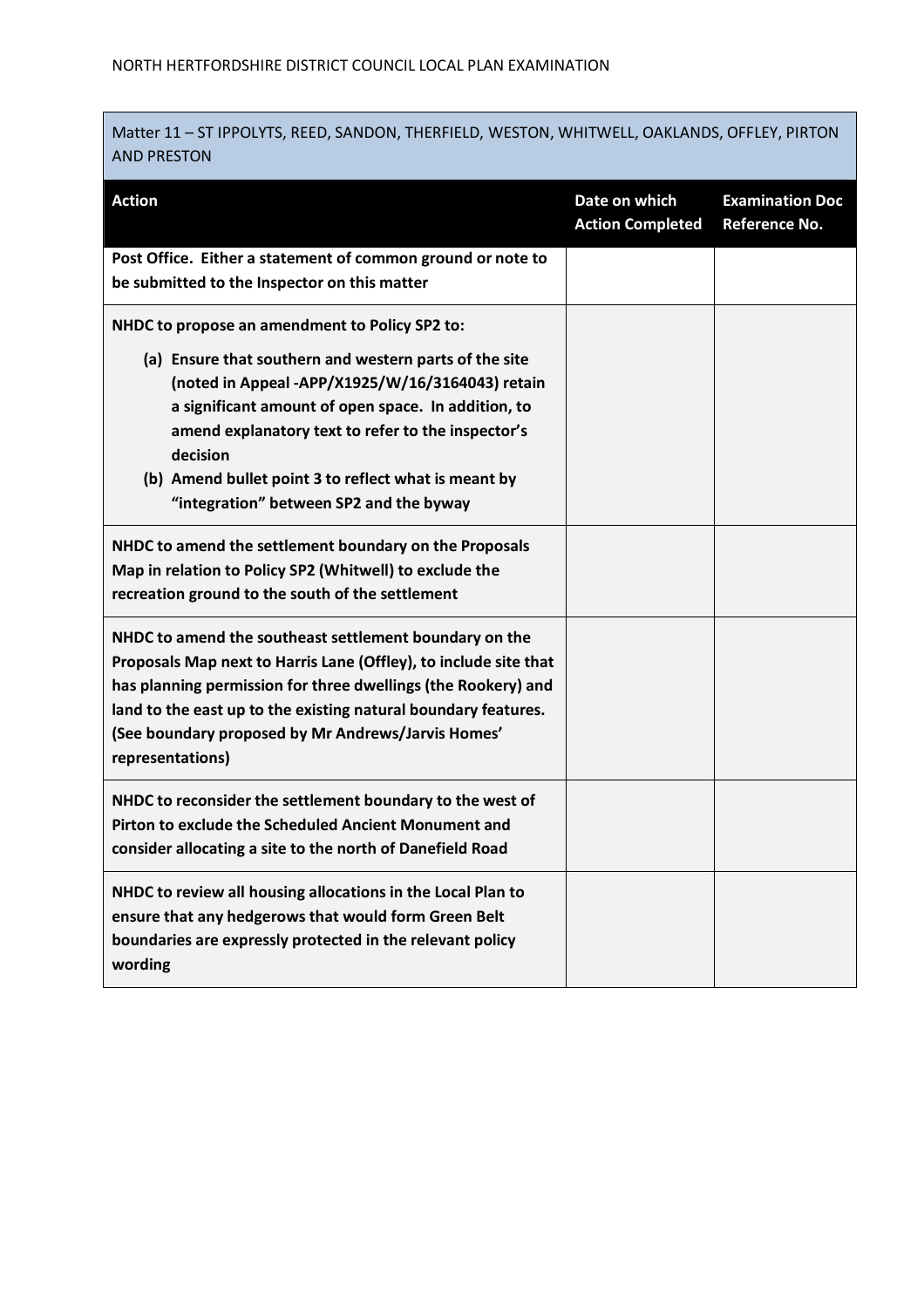| Matter 12 - PROVISION FOR GYPSIES, TRAVELLERS AND TRAVELLING SHOWPEOPLE                                                                                                                                                                                                                                                                                                                                                                                                                                                                                                                         |                                                    |                                         |  |
|-------------------------------------------------------------------------------------------------------------------------------------------------------------------------------------------------------------------------------------------------------------------------------------------------------------------------------------------------------------------------------------------------------------------------------------------------------------------------------------------------------------------------------------------------------------------------------------------------|----------------------------------------------------|-----------------------------------------|--|
| <b>Action</b>                                                                                                                                                                                                                                                                                                                                                                                                                                                                                                                                                                                   | Date on which<br><b>Action</b><br><b>Completed</b> | <b>Examination Doc</b><br>Reference No. |  |
| NHDC to provide note from ORS with information as to the<br>adjustment made to national household formation rates to<br>arrive at the total future need of 4                                                                                                                                                                                                                                                                                                                                                                                                                                    |                                                    |                                         |  |
| NHDC to propose modification to Policy SP8 and HS7 in order to<br>allocate Pottersheath Road as a site                                                                                                                                                                                                                                                                                                                                                                                                                                                                                          |                                                    |                                         |  |
| NHDC to modify Plan to correct reference to 'Pulmore Water' to<br>'Pulmer Water' (Policy HS7, para 8.42, para 8.44, para 13.78,<br>Policy CD5)                                                                                                                                                                                                                                                                                                                                                                                                                                                  |                                                    |                                         |  |
| NHDC to propose modification to Plan to inset the Pottersheath<br>Road and Pulmer Water sites from the Green Belt (insofar as<br>the land is used meet a specific need for gypsies and travellers<br>(on basis that certain parts of Pulmer Water are not occupied<br>by gypsies and travellers) and to set out in a note the<br>exceptional circumstances for so doing                                                                                                                                                                                                                         |                                                    |                                         |  |
| NHDC to provide a site capacity assessment for the<br><b>Pottersheath Road site</b>                                                                                                                                                                                                                                                                                                                                                                                                                                                                                                             |                                                    |                                         |  |
| NHDC to provide SA of the Pottersheath Road site                                                                                                                                                                                                                                                                                                                                                                                                                                                                                                                                                |                                                    |                                         |  |
| NHDC to split Policy HS7 into two sections, with the first section<br>to relate to the site allocations and the second section to relate<br>to the criteria-based approach for determining applications                                                                                                                                                                                                                                                                                                                                                                                         |                                                    |                                         |  |
| NHDC to prepare an accompanying note for the Inspector:<br>(a) Explaining the scope of the planning permission<br>granted for use of the land to the north of the Pulmer<br><b>Water site</b><br>(b) Discussing whether the permission allows for removal<br>of the 9 identified non-travellers from this site<br>(c) If the need cannot be accommodated on this site<br>alone, explaining why not<br>(d) Clarifying the scope of the use authorised by the CLEUD<br>on land to the south of the site<br>(e) Explaining the location of the Green Belt boundary<br>around the Pottersheath site |                                                    |                                         |  |